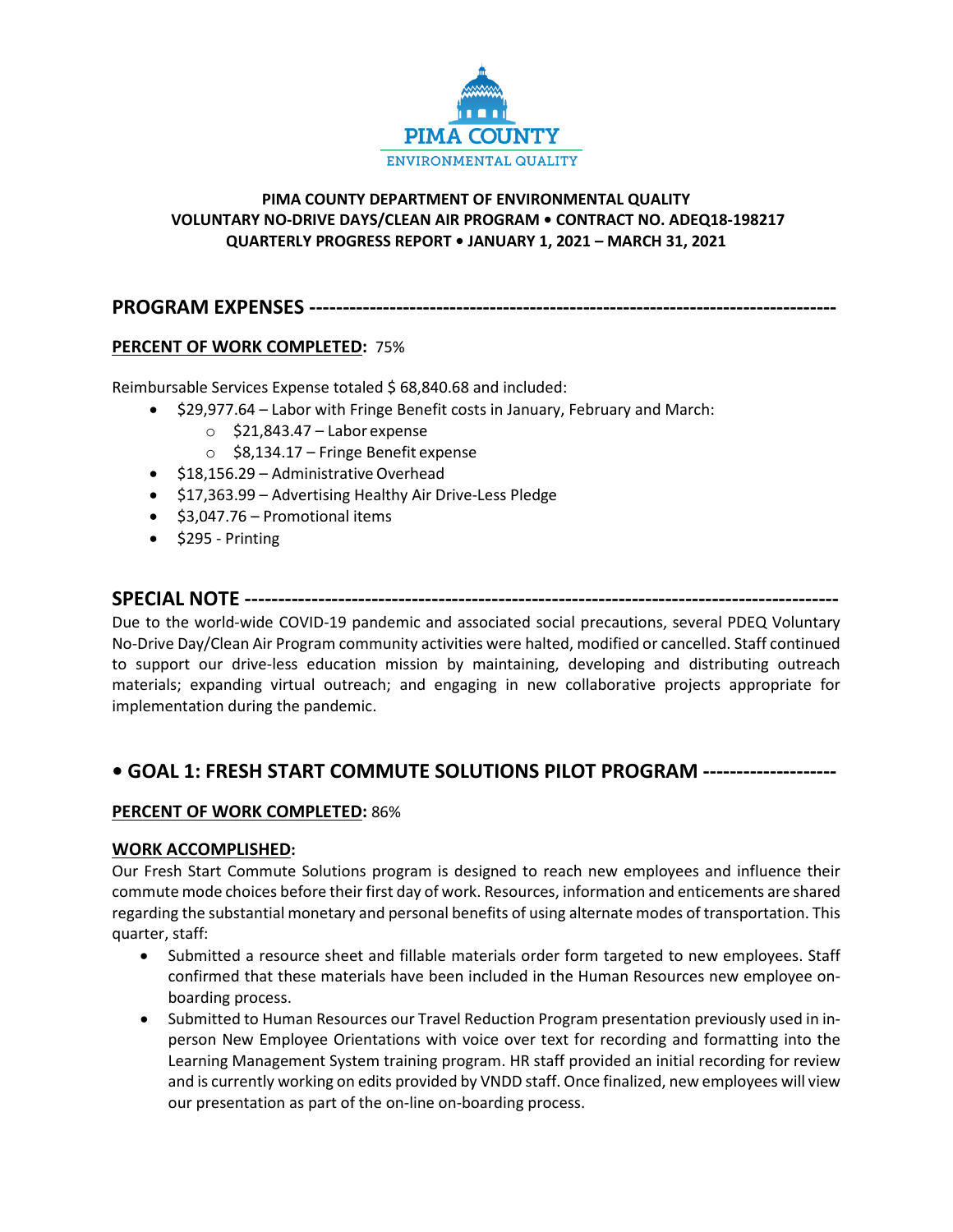- Once transit fares resume, we will continue working with Sun Tran to purchase of 30-day transit passes to help bridge the gap between when an employee signs up for the transit subsidy program and when the subsidy is activated. Sun Tran has extended free transit at least through June 2021.
- Staff purchased 50 Tugo bike share passes to be distributed per request by new employees via our fillable materials order form.
- Staff provided concierge services to two new employees regarding their work commute options.

# **• GOAL 2: DEVELOP OUTREACH REGARDING HEALTH IMPACTS OF O3 AND PM----**

# **PERCENT OF WORK COMPLETED:** 75%

# **WORK ACCOMPLISHED:**

### **EXPAND RELATIONSHIPS WITH SCHOOLS**

- **Potential Collaboration with Tucson Unified School District (TUSD)**
	- Discussions and plans to reach VNDD messaging throughout TUSD schools were held earlier this fiscal year. Planning meetings are expected to continue into the future, however, the coronavirus has impacted school operations significantly, and it is currently unclear as to when and how our materials and program might reach this target audience.
- Staff provided an in-depth interview with a University of Arizona student in the Sustainable Built Environments program. The interview about PDEQ services and potential careers was recorded and is intended to be used as a podcast for other students to view.

### **EXPAND RELATIONSHIPS WITH SMALL BUSINESSES**

Staff maintains a relationship with the Downtown Tucson Partnership (DTP) and works with them to promote special VNDD events as warranted and re-supply with Clean Air Program literature. DTP is a nonprofit 501 (c)(6) corporation created to implement enhanced municipal services for the Downtown Business Improvement District. Included in their services is marketing and promotions to 60 downtown businesses.

### **DETERMINE OPTIMAL WAYS TO ENGAGE TARGET AUDIENCES**

As in-person community events have been cancelled or moved to remote platforms due to the COVID-19 pandemic, staff is engaging more frequently in online presentations, virtual events and "hands-off" activities. Staff worked on the following projects this quarter:

- #ThisIsCleanAir photo and poetry challenge with updated webpage;
- Online presentations;
- Continue discussions with Youth On Their Own regarding their young-adult Ambassadors producing air quality videos for the VNDD program. To entice interest from a more broad pool of youth, the program was expanded to YOTO alumni; and
- Worked with Pima County Communications to develop an advertising plan that will reach the Spanish community with our Drive-Less messaging. Communications will research and submit a proposal to advertise through a variety of media in the fourth quarter.

# **• GOAL 3: COMMUNITY-WIDE EVENTS & ACTIVITY ----------------------------------------**

### **PERCENT OF WORK COMPLETED:** 61%

### **WORK ACCOMPLISHED:**

### **#THISISCLEANAIR PHOTO AND POETRY CHALLENGE**

This recurring event invites Pima County residents to submit photos and/or poetry describing actions they take that help keep air healthy or express awareness of air quality themes. The intent is to engage the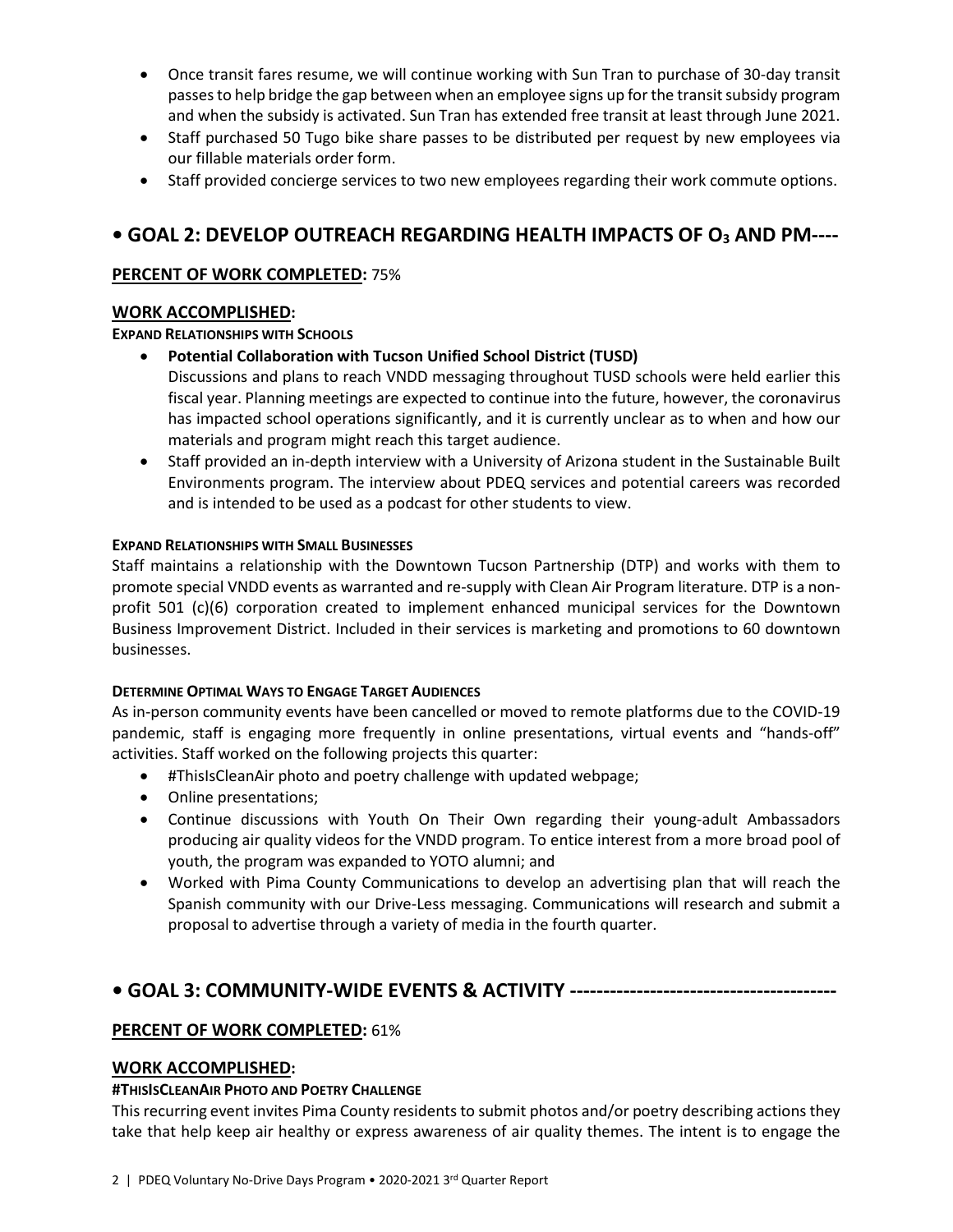community, acknowledge the importance of clean air and actions to keep air healthy, encourage cleanair modes of travel, and inspire others to also act in clean air ways.

Our spring challenge is scheduled April 1-22 and focuses on the U.S. Environmental Protection Agency's Air Quality Awareness Week themes:

- Wildfires and smoke
- Asthma and health
- Citizen science and sensors
- Environmental justice and air quality
- Air quality around the world

We challenge the community to submit photos or poetry (in celebration of April's Poetry Month) which will be used during Air Quality Awareness Week in May. Noting that half the air pollution in Pima County comes from driving motor vehicles, we also require participants to indicate the number of vehicle miles avoided by skipping trips or using alternate modes of transportation.

PDEQ staff will choose finalists and post those entries for public vote and participants of winning entries will win prizes: Hydro Flask bottles, weather station, backpack cooler or Loop bicycle jerseys.

Staff prepared a news release and worked with the Pima County Communications Office to schedule advertising to promote the event via social media. Additional promotions include direct email to a variety of groups and updating the webpage to reflect the current activity.

Staff also worked with Pima County Information Technology Department to create an online fillable entry form through which participants may submit their entries and information via our website.

### **LIVING STREETS ALLIANCE** *SHARED STREETS* **PROGRAM**

Staff collaborated with LSA on a pilot *Shared Streets* project in the South Tucson area last quarter to reduce vehicle traffic, improve safe accessibility for resident families and to encourage neighborhood walking and bicycling. The project provided temporary signage and traffic calming to turn a regular neighborhood street into one where drivers go slower, making it safer for kids, elders, and everyone to be outdoors walking and riding bikes with plenty of space for social distancing.

LSA has received overwhelming positive feedback and enthusiasm from residents, particularly those with young children and families who have resided in South Tucson for generations. Residents appreciate the traffic-calming measures and agree that speeding traffic is a threat on 8<sup>th</sup> Avenue.

Staff received a summary report in response to surveys and traffic counts that were conducted in October, November and December. Traffic comparison data indicates that car traffic volumes decreased by 45% and the average driving speed decreased by 16% at the 8<sup>th</sup> Avenue and 26<sup>th</sup> Street location. At the 8<sup>th</sup> Avenue and 33<sup>rd</sup> Street location, traffic comparison data indicated an increase in car traffic volume by 34% and a reduction in driving speed by 24%.

Residents of the neighborhoods shared anecdotal information to surveyors, stating that more neighbors are being seen out and about walking, socializing and biking after the Shared Streets was installed.

### **LIVING STREETS ALLIANCE** *BICI BINGO*

The VNDD program agreed to sponsor LSA's Bici Bingo event to be held in April in lieu of traditional Bike Fest group rides and activities. Bici Bingo will encourage people to get on their bikes and visit a variety of local businesses, snap photos of themselves with their bikes in front of the businesses and submit for a chance at prizes. VNDD will be paying for advertising via ThisIsTucson, which has proven to be a successful way to spread the word for previous LSA events.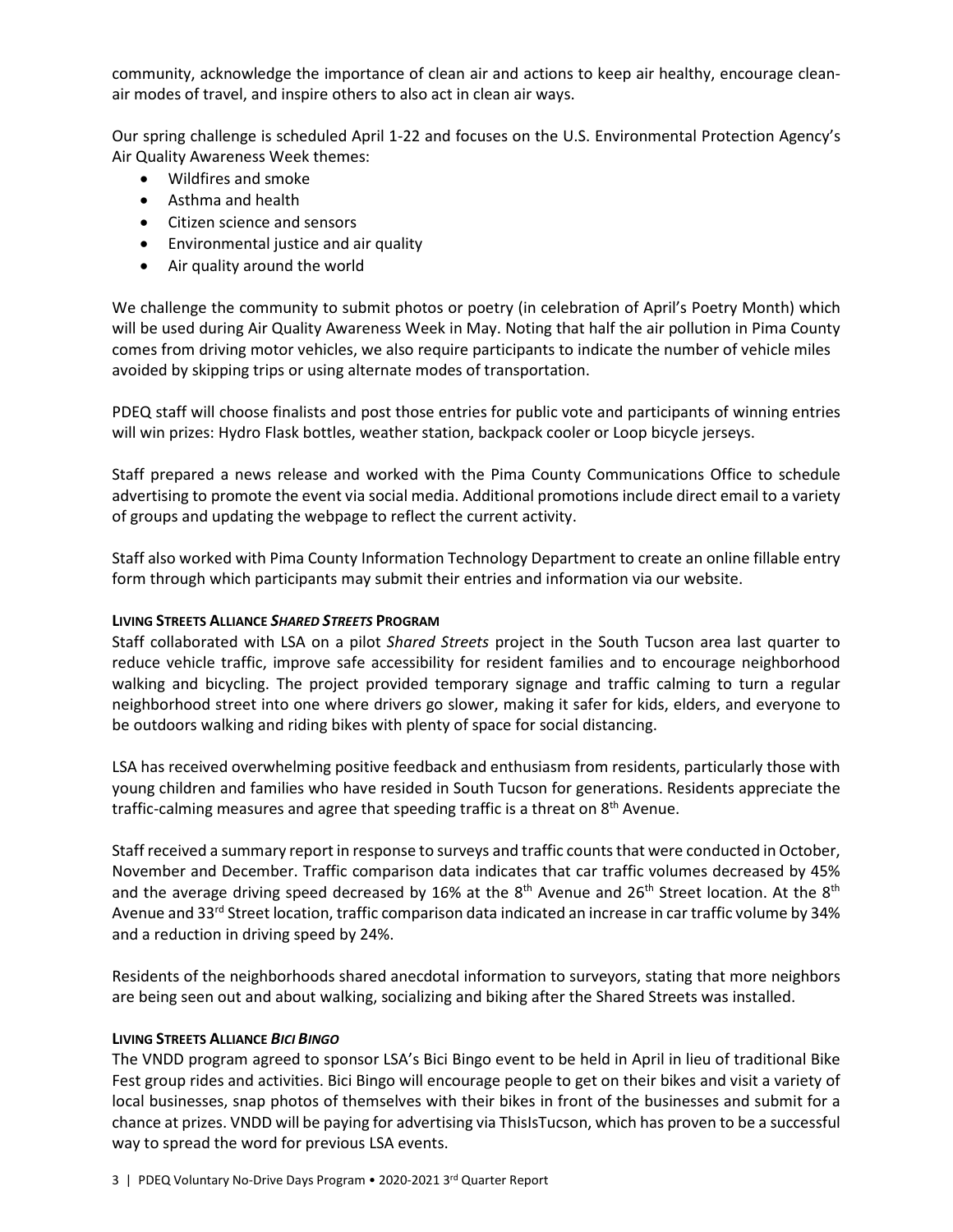The program provides an opportunity for people to explore safe bike routes to local businesses and empowers them to travel to these sites with a car-free mode.

### **CITY OF TUCSON** *SLOW STREETS PROGRAM*

In response to the COVID-19 pandemic, the City of Tucson Department of Transportation and Mobility (DTM) piloted Tucson Slow Streets, an initiative to reconfigure streets to support social distancing and encourage physical activity. The Slow Streets program temporarily closes certain streets to all but local traffic, giving Tucsonans more space to safely walk, bike, and run.

Slow Streets are neighborhood streets, temporarily limited to local traffic only through barricades, cones, and signs that:

- Provide space for safe physical activity, transportation, and recreation (walking, wheelchair rolling, biking, and playing) in the street.
- Encourage people driving to use alternate routes, only using Slow Streets when necessary to reach a final destination.
- Urge people driving to drive slowly and safely, and look out for people sharing the street.
- Do not impact emergency vehicle access.

Staff has been coordinating with City staff for Phase II of this project, which will focus on Santa Clara Avenue from Drexel to Valencia roads. The Slow Street installation is scheduled for April 26, with a Mobile Bike Repair event scheduled in May. Staff arranged to support the program by providing funding for a variety of activities, supplies and incentives including motor vehicle, bike and pedestrian traffic counts; labor and parts for mobile bike repair event; bike helmets; bicycles; and scooters to encourage the use of active modes instead of driving motor vehicles.

### **SUPPORTING ADDITIONAL COMMUNITY PROGRAMS THAT ENHANCE NO-DRIVE DAYS GOALS**

VNDD staff works with many groups to incorporate No-Drive Days efforts throughout the community.

• **Arizona Department of Environmental Quality**

PDEQ staff continued to promote the Arizona Department of Environmental Quality five-day air quality forecasts for the Pima County region for ground-level ozone and particulate matter. Our promotions are intended to not only ask people to avoid driving, especially with single vehicle trips on high pollution days, but also to provide warnings to people who might have health issues associated with elevated levels of air pollution. Notification of air quality forecasts in the unhealthy range can provide time for people to make other travel plans that could reduce vehicular emissions. The forecasting service was promoted via social media, in news releases and on a link on the main page of PDEQ's website.

### • **National Weather Service**

Staff collaborates with the National Weather Service (NWS) to provide air quality information to the public. The partnership provides timely reports that warn the public of potential or existing airborne dust and ozone issues and includes a health impact statement to protect the public. When NWS issues air quality alerts the message also includes information about the availability of air quality information on the PDEQ website.

#### • **Pima Association of Governments**

Pima Association of Governments (PAG) is a metropolitan planning organization and an association of local, state and tribal governments working on regional planning for transportation, watershed, air quality and economic vitality in Pima County. CAP staff provides on-going support to PAG concerning the reduction of vehicle miles driven by commuters.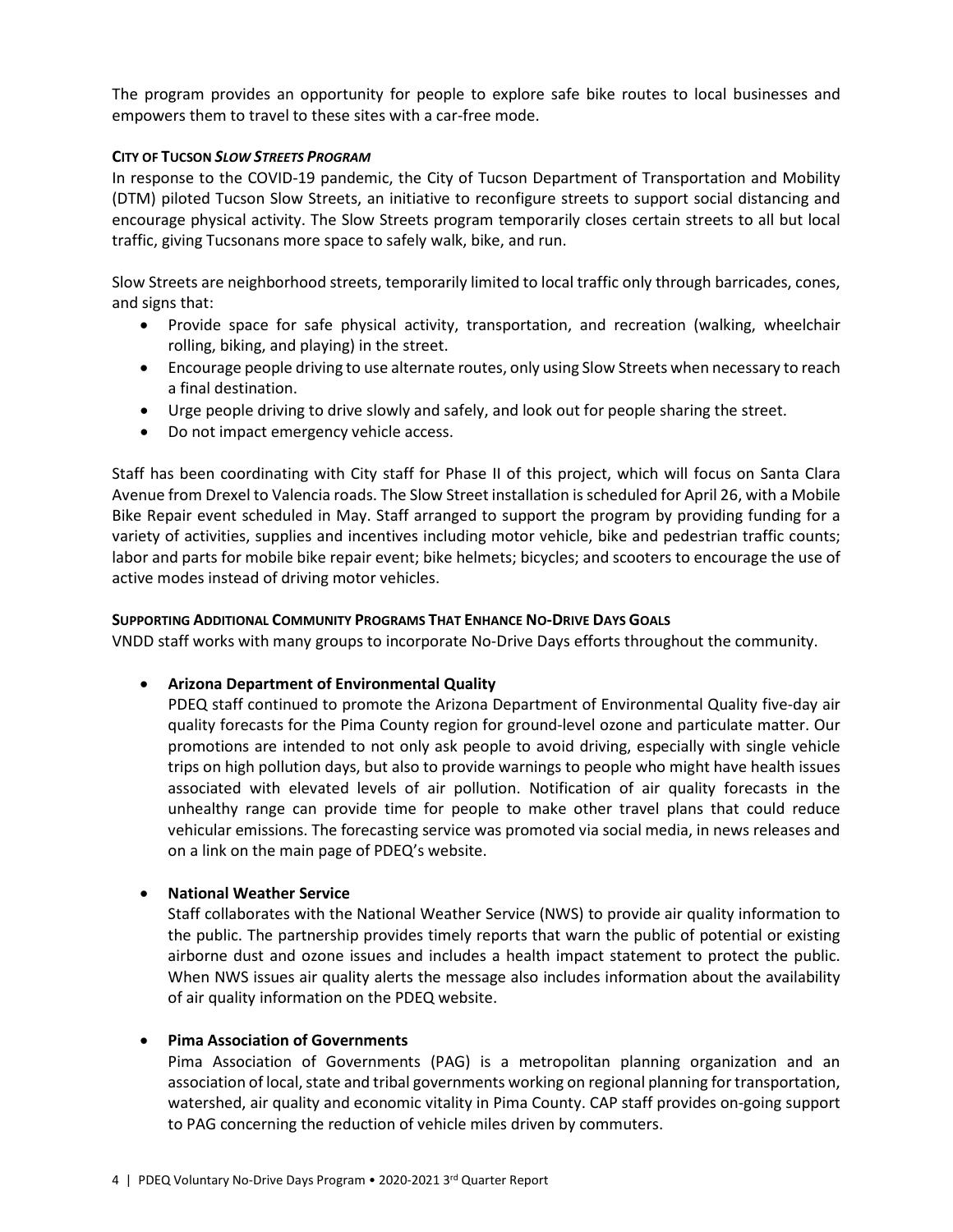### *Air Quality Subcommittee:*

VNDD staff will continue to work in partnership with PAG. PDEQ staff chaired the meetings for over fourteen years; helped develop agenda with informative speakers to educate members about air quality issues and concerns; and provided presentations regarding various air quality subjects. Staff attends subcommittee meetings as scheduled.

### *Travel Reduction Task Force:*

Jurisdictional representative and Travel Reduction Program Enforcement Agency for companies located in unincorporated areas of Pima County. Provide information to the Task Force when requested by PAG.

### *Pima County's Travel Reduction Program (TRP):*

Promoted alternate modes of transportation to approximately 7,000 Pima County employees via newsletter articles, intranet site, *Commute Trips & Tips* Facebook group, new employee *FreshStart* program, and Reduced Emissions and Air Pollution (REAP) rewards program.

### • **Pima County Government Departments**

### *Analytics and Data Governance*

 $\circ$  Data regarding Pima County employee teleworking activity is available from the Office of Analytics and Data Governance. Staff has access to their data-gathering website and captures VMT reductions for employees who are teleworking.

### *Environmental Quality*

o With reimbursement funding from the PDEQ Director's Office, staff operates a *Guaranteed Ride Home Program* for Pima County employees. This helps to encourage and serve employees who use alternate modes of transportation for their work commutes by providing a reimbursable ride home if they are without a personal vehicle and a crisis or emergency happens. Ninety Pima County employees are registered for this program, including one employee who signed up this quarter. No emergency rides were charged.

### *Health Department*

- o Bicycle and Pedestrian Program: Promoted on-line and paper maps of bike routes and The Chuck Huckelberry Loop non-motorized pathway, employee bike-share program, and related literature to the general public and Pima County employees.
- $\circ$  ADEQ School Flag Program: The Health Department has taken a lead in the flag program and VNDD staff has taken a support role. The Health Department is revisiting operations of the program and staff agreed to meet and discuss plans moving forward.

#### *Human Resources*

- o Travel Reduction Program presentations at New Employee Orientations were halted indefinitely due to COVID-19 safe distancing restrictions and a hiring freeze. The TRP presentation is in the process of being formatted to be incorporated in the Learning Management System required training program for new employees.
- $\circ$  Pima County employees are eligible to receive a 50% subsidy on 30-day transit passes via the HR Benefits program. Fares continue to be free until further notice from Sun Tran to protect drivers and passengers on transit vehicles during the COVID-19 pandemic. No bus passes were sold to employees this quarter, however, some employees continue to ride, and the resource is promoted in our TRP materials.
- o Staff continued conversing with HR regarding our new Fresh Start Commute Solutions program, which is now incorporated into the new employee on-boarding procedures. The VNDD program intends to offer an initial free 30-day bus pass to those who commit to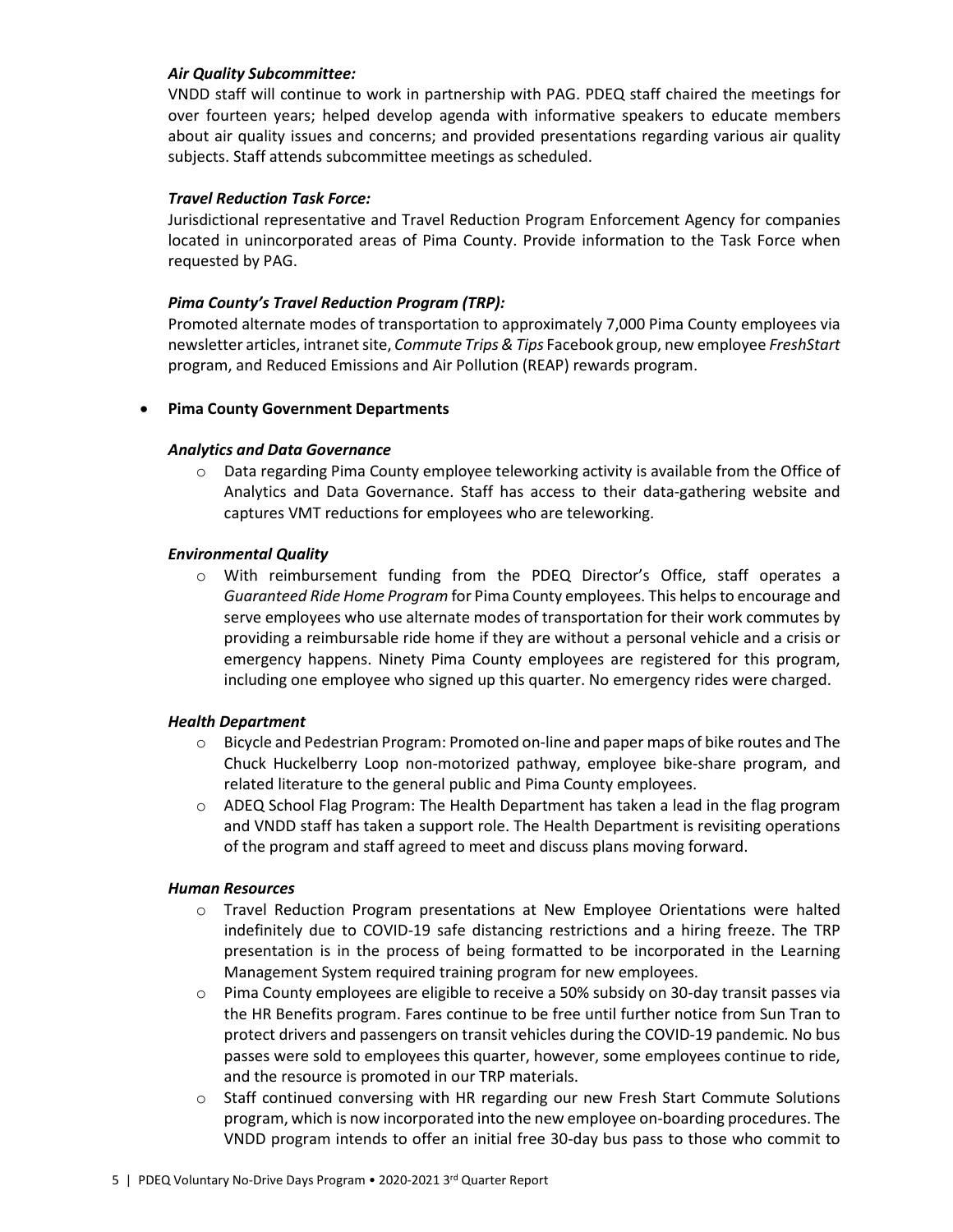take transit for their work commutes. Once it is determined when transit fares will be charged again, we will pursue purchasing the passes for distribution to those who sign up for the transit subsidy offered via HR.

### *Natural Resources, Parks and Recreation*

o VNDD staff promoted the Chuck Huckelberry Loop multi-use, car-free path via our *FreshStart* program, social media and additional outreach opportunities and encouraged people to use this car-free pathway for travel purposes.

### *Office of Sustainability and Conservation*

- o Staff contributes to the Alternate Fuels Chapter of the Sustainability Action Plan for County Operations. This subcommittee is dedicated to reduce miles driven, improve efficiencies, and reduce emissions from the fleet of vehicles used by Pima County employees. Key participating departments on the subcommittee include Fleet Services, Environmental Quality, Human Resources, Facilities Management, and others as topics warrant.
- o The team is working on projects to reduce emissions by decreasing employee vehicle idling and providing services to make using alternate modes more amenable. An idle reduction program for Pima County departments and employees is implemented, with data acquired from GPS units installed in most County fleet vehicles. Promotional *Idle Less*  bookmarks continue to be distributed and GPS data reports are sent to department heads monthly for internal use.
- $\circ$  In addition, electric vehicles continue to be added to the county's fleet and team members are researching electric charging infrastructure needs and capabilities.

### • **Sun Tran and Sun Link Streetcar Transit Services**

- $\circ$  Staff promoted transit services to Pima County employees and the general public by providing on-line resources, social media messaging, and updates regarding transit services to Pima County's Travel Reduction Program transit list serve.
- o Sun Tran donated \$10 value-loaded SunGO transit passes to encourage Pima County employees to use transit for work commutes. Staff provides the identification numbers of the distributed cards so that Sun Tran can track their usage through time and assess the effectiveness of the promotion. The passes will be distributed via our *FreshStart Commute Solutions* program and with responses to employee inquiries.

#### • **Tucson Audubon Society**

- o Desert Dwellers Education Project: PDEQ staff continued to collaborate with Tucson Audubon Society (TAS) to distribute the desert conservation poster, *Desert Dwellers Know – A Celebration of Byrd's Words.* TAS staff include the poster and activity book, *Desert Dwellers Know Desert Colors*, on their gift shop's webpage. A series of facts, questions and academic challenges in the activity book helps adhere this piece to core STEAM (science, technology, engineering, art and math) principles for easy integration with elementary school classrooms. Proceeds from the sales are used for future *Desert Dwellers Know* educational projects and for reprinting the poster and activity book.
- $\circ$  This partnership also supported the design of multiple drive-less stickers celebrating the use of biking, walking, taking transit and carpooling. The stickers may be used as TAS membership incentives and were printed and made available this quarter.

### • **Tucson Clean & Beautiful**

 $\circ$  TCB has a very active "Trees for Tucson" program that staff helps to promote for the many air quality benefits provided by shade trees. PDEQ coordinates with them to encourage the planting of low VOC emitting trees to reduce precursor emissions for ozone.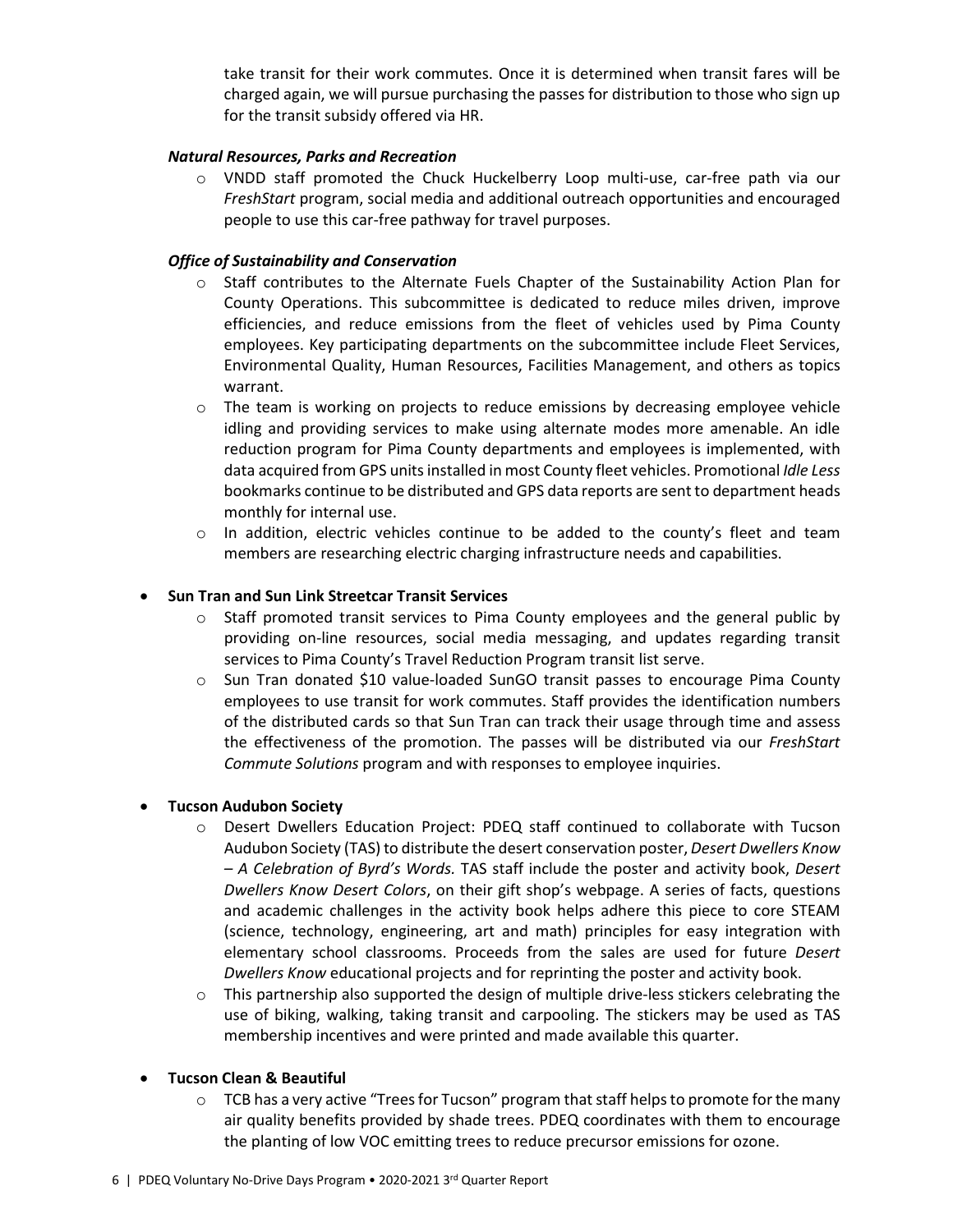### **REPORTS OR DATA PRODUCED:**

#### **EMISSIONS REDUCTION FROM PIMA COUNTY EMPLOYEE USE OF TRANSIT:**

- Average round-trip commute miles for Pima County employees (October 2020 TRP survey): 24.4
- Transit passes sold during the fourth quarter: 0
	- $\circ$  Public transit passes were not for sale this quarter due to COVID-19 interruptions, however, Sun Tran's bus boarding tracking system estimates that 72% of regular Sun Tran bus riders continued riding Sun Tran at no charge. Accounting for a reduced fleet and low ridership on Sun Express busses, an estimated 25% of passengers on express routes continued riding. Using Sun Tran's statistics, we estimate 117 employees continued taking public transit each month this quarter.
- Accounting for holidays and vacation days and assuming alternate modes were used three days per week for 13 weeks this quarter:
	- o Single-occupied vehicle driving miles reduced: 111,337
	- o Pounds of air pollution and greenhouse gas emissions reduced: 95,160

### **EMISSIONS REDUCTION FROM PIMA COUNTY EMPLOYEE GUARANTEED RIDE HOME PROGRAM:**

- Employees currently signed up for this program: 90
- New registrants this quarter: 1
- Claims for reimbursement: 0
- Vehicle miles traveled reduced this quarter by employees using alternate modes: 122,486
- Pounds of air pollution and greenhouse gas emissions reduced this quarter: 104,689

### **EMISSIONS REDUCTION FROM PIMA COUNTY EMPLOYEES TELEWORKING**

- # Days Employees teleworked: 47,518
- # Vehicle miles reduced: 1,159,432
- Pounds of pollution and greenhouse gas emissions reduced: 990,967

# **• GOAL 4: PRESENTATIONS & IN-DEPTH INTERVIEWS--------------------------------------**

### **PERCENT OF WORK COMPLETED:** 40%

### **WORK ACCOMPLISHED:**

Staff creates, customizes, updates and delivers presentations to a wide range of audiences to educate and create greater awareness about air quality issues and no-drive actions that can be taken to reduce emissions and keep the air healthy to breathe. Two presentations and one interview were completed this quarter via Microsoft Teams or Zoom. No in-person presentations have been scheduled.

### **REPORTS OR DATA PRODUCED:**

| <b>Presentations</b> |                    |             |    |  |  |
|----------------------|--------------------|-------------|----|--|--|
| Date                 | Location           | # Attendees |    |  |  |
| 9-Feb-21             | Sustainable Tucson |             | 22 |  |  |
|                      | <b>Total</b>       |             | 22 |  |  |

| In-Depth Interviews |                                                                |  |  |
|---------------------|----------------------------------------------------------------|--|--|
| 8-Feb-21            | Mrs. Green's World - Healthy Air Drive Less Pledge             |  |  |
| 22-Mar-21           | University of Arizona Sustainability student for class podcast |  |  |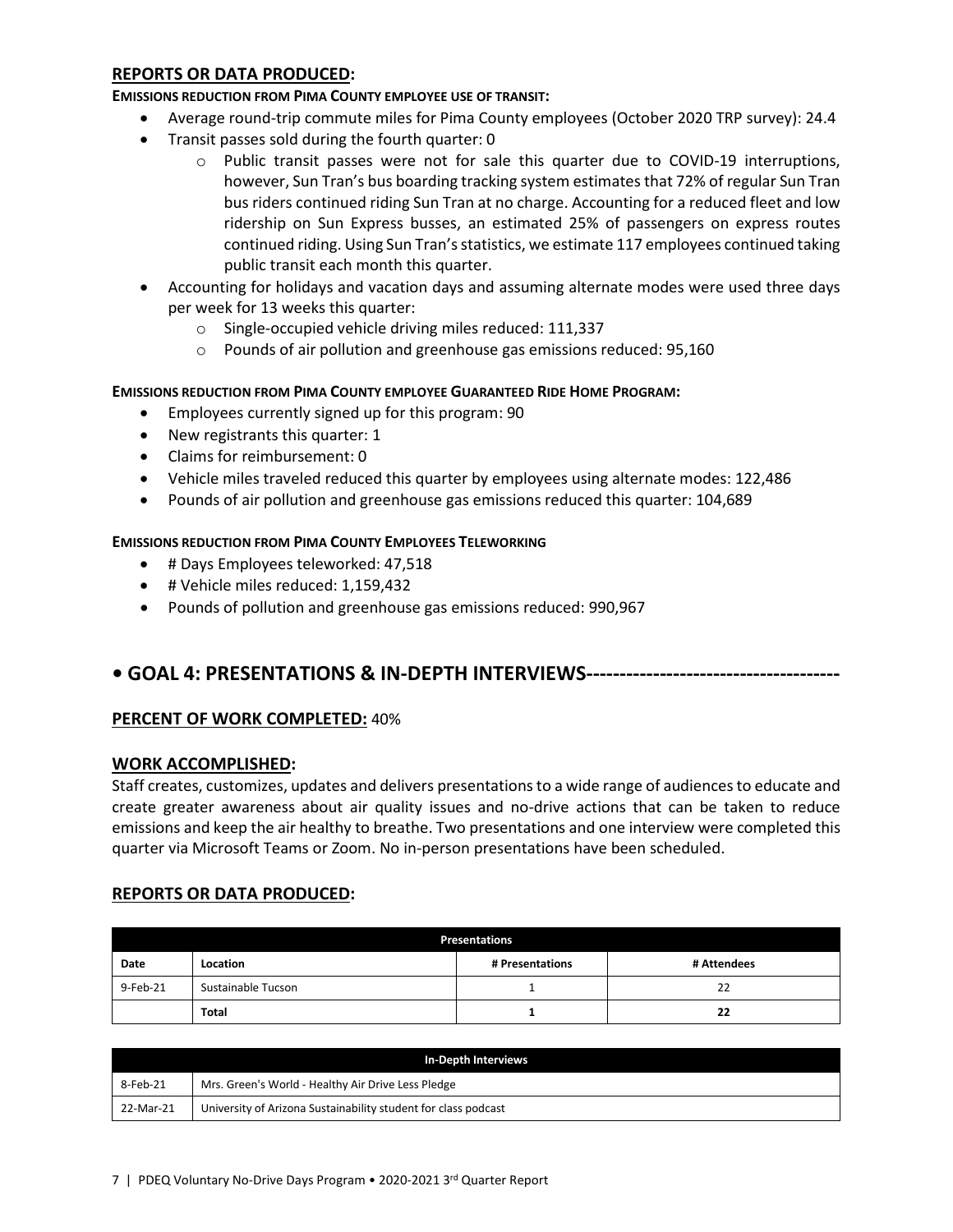# **• GOAL 5: DEVELOPMENT OF INFORMATIONAL MATERIALS ----------------------------**

### **PERCENT OF WORK COMPLETED:** 168%

### **WORK ACCOMPLISHED:**

Staff developed news releases, promotional materials, articles, advertisements, stickers, resource flyers and bi-lingual bookmarks/cards to educate the public and encourage No-Drive Days and emission reductions.

#### **NEWS RELEASES & MEDIA EXPOSURE:**

Staff developed and distributed three news releases this quarter. A list of news releases distributed is provided below.

### • **Air Index Now Information**

The media can obtain real-time Air Quality Index (AQI) information from PDEQ's website, [www.pima.gov/deq.](http://www.pima.gov/deq) This information is published daily in local newspapers and on media websites. In addition, KVOA-TV, KOLD-TV, and KGUN-TV news programs normally incorporate the AQI into their weather report when advisories occur. The media can also access AQI data and fiveday air quality forecasts from ADEQ**.**

### • **News Stories**

At least 609 news stories, advertisements or announcements related to No-Drive Days messaging reached thousands of community members via a variety of news stations, websites, newspapers, magazines and newsletters.

#### **DESERT DWELLERS KNOW DRIVE LESS STICKERS**

Stickers are very popular and are a great way to spread messages throughout the community. This quarter, stickers promoting transit, biking, and Drive Less: Ride More were printed, completing our five sticker series of drive-less and alternate modes of transportation themes.

#### **ARTICLES WRITTEN**

#### • **PDEQ Internet**

Three articles based on VNDD news releases were posted on the PDEQ website this quarter. The articles shared information about driving less and smiling more, burning garbage is dangerous and harmful to the air and drive less to show love for the air on Valentine's Day.

#### • **eScoop Newsletter**

Four articles were published in the eScoop, an internal newsletter for thousands of Pima County employees. Articles promoted driving less for a New Year's resolution, getting creative with commuting via multiple modes, the retirement of a clean air staff person, and swapping a driveless story for a sticker (from which we received four employee stories).

#### **NEW BILINGUAL MATERIALS**

#### • **Air Quality Index Card**

This double-sided English only bookmark grew in size to accommodate a Spanish version on one side and English on the other.

### • **50 Ways to Green the Earth Bookmark**

Artwork was edited to fit the English version on one side of this bookmark and a Spanish version on the other.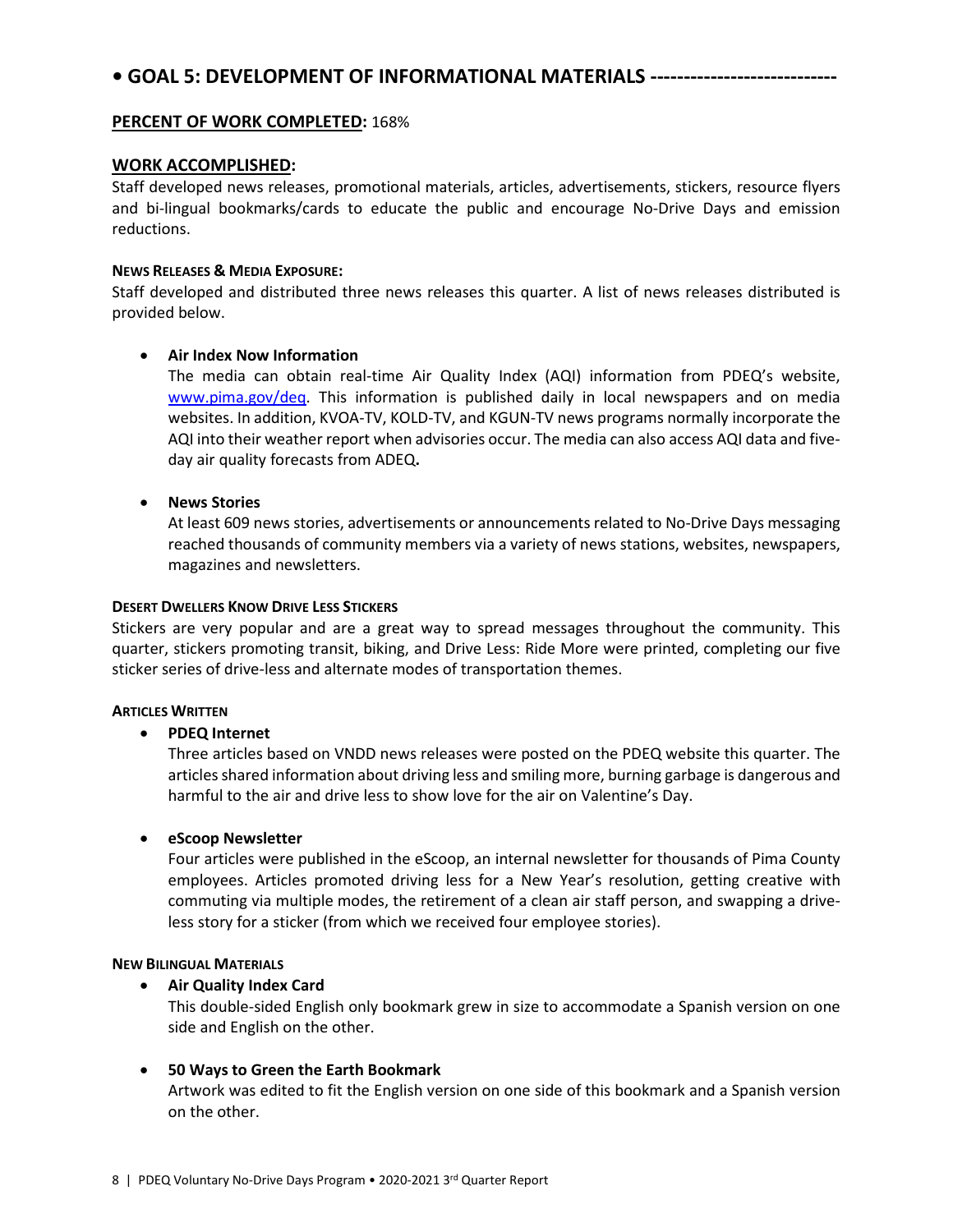#### **MISCELLANEOUS ADDITIONAL MATERIALS CREATED**

- Fresh Start Commute Solutions resource flyer and fillable materials order form.
- Flyer, *Links & Resources to Protect Your Health and the Air* for the Virtual Tucson Earth Day Festival.

### **REPORTS OR DATA PRODUCED:**

| <b>News Releases</b> |                                                              |  |  |
|----------------------|--------------------------------------------------------------|--|--|
| Date                 | Title                                                        |  |  |
| 5-Jan-21             | Resolve to Drive Less and Smile More in 2021                 |  |  |
| 7-Jan-21             | Burning Garbage is Dangerous & Harmful to the Air            |  |  |
| 12-Feb-21            | Drive less to show you love for the air this Valentine's Day |  |  |

| Media Exposure via TV, Radio, Print, Outdoor Advertising and Publicity |                                           |                                                                                                                                                      |  |
|------------------------------------------------------------------------|-------------------------------------------|------------------------------------------------------------------------------------------------------------------------------------------------------|--|
| Date                                                                   | Media                                     | Subject                                                                                                                                              |  |
| $7$ -Jan- $21$                                                         | kgun9.com                                 | Pima County reminds residents not to burn trash                                                                                                      |  |
| $7$ -Jan- $21$                                                         | newsbreak.com                             | Pima County reminds residents not to burn trash                                                                                                      |  |
| 15-Jan-21                                                              | eScoop Pima County employee<br>newsletter | Driving less in 2021 may help your health and wallet                                                                                                 |  |
| 16-Jan-21                                                              | kold.com                                  | Pima County encourages community to drive less to improve air quality                                                                                |  |
| 30-Jan-21                                                              | Arizona Business Daily                    | Pima County video warns about dangers of breathing in fire-based pollutants                                                                          |  |
| 5-Feb-21                                                               | eScoop Pima County employee<br>newsletter | Career promoting clean air draws to a close                                                                                                          |  |
| 8-Feb-21                                                               | Mrs. Green's World interview              | Healthy Air Drive Less Pledge                                                                                                                        |  |
| 18-Feb-21                                                              | Mrs. Green's World newsletter             | Drive less to win!                                                                                                                                   |  |
| 19-Feb-21                                                              | eScoop Pima County employee<br>newsletter | Get creative with your commuting                                                                                                                     |  |
| $1-Mar-21$                                                             | Sustainable Tucson newsletter             | Thank you to PDEQ for presentation and promo of Healthy Air Drive Less Pledge                                                                        |  |
| 6-Mar-21                                                               | Signals AZ                                | The Chuck Huckelberry6 Loop Voted Best Recreational Trail                                                                                            |  |
| 19-Mar-21                                                              | Mrs. Green's World newsletter             | Drive less to win!                                                                                                                                   |  |
| 19-Mar-21                                                              | eScoop Pima County employee<br>newsletter | Swap a drive-less story for a sticker                                                                                                                |  |
| Jan-Mar 2021                                                           | KVOA-4 TV                                 | 78 spots/ads on TV for Healthy Air Drive Less Pledge and/or Clean Air Program<br>commercials January 1 through March 31                              |  |
| Jan-Mar 2021                                                           | KVOA digital website banners              | 49 spots/ads for Healthy Air Drive Less Pledge January 1 through March 31                                                                            |  |
| Jan-Mar 2021                                                           | <b>KGUN-9 TV</b>                          | 64 Healthy Air Drive Less Pledge ads                                                                                                                 |  |
| Jan-Mar 2021                                                           | KGUN digital display ads                  | 18 Healthy Air Drive Less Pledge ads                                                                                                                 |  |
| Jan-Mar 2021                                                           | <b>KWBA-TV</b>                            | 76 Healthy Air Drive Less Pledge ads                                                                                                                 |  |
| Jan-Mar 2021                                                           | <b>MTUC</b>                               | 80 Healthy Air Drive Less Pledge ads                                                                                                                 |  |
| <b>March 1-31</b>                                                      | Arizona Public Media                      | 35 Healthy Air Drive Less Pledge ads, plus 4 posts on website                                                                                        |  |
| Feb-March<br>2021                                                      | Mrs. Green's World                        | Healthy Air Drive Less Pledge video on website, 4 30-second promos in podcasts, blog<br>article, two social media posts per month, personal outreach |  |
| Feb-March<br>2021                                                      | <b>KXCI</b>                               | 185 Healthy Air Drive Less Pledge ads                                                                                                                |  |

# **• GOAL 6: DISTRIBUTION OF INFORMATIONAL MATERIALS -----------------------------**

Staff distributes information to the general public and specific audiences via website posting, e-mails to list serves, articles for newsletters, social media, and the distribution of literature through libraries, community centers and community outreach events.

### **PERCENT OF WORK COMPLETED:** 237%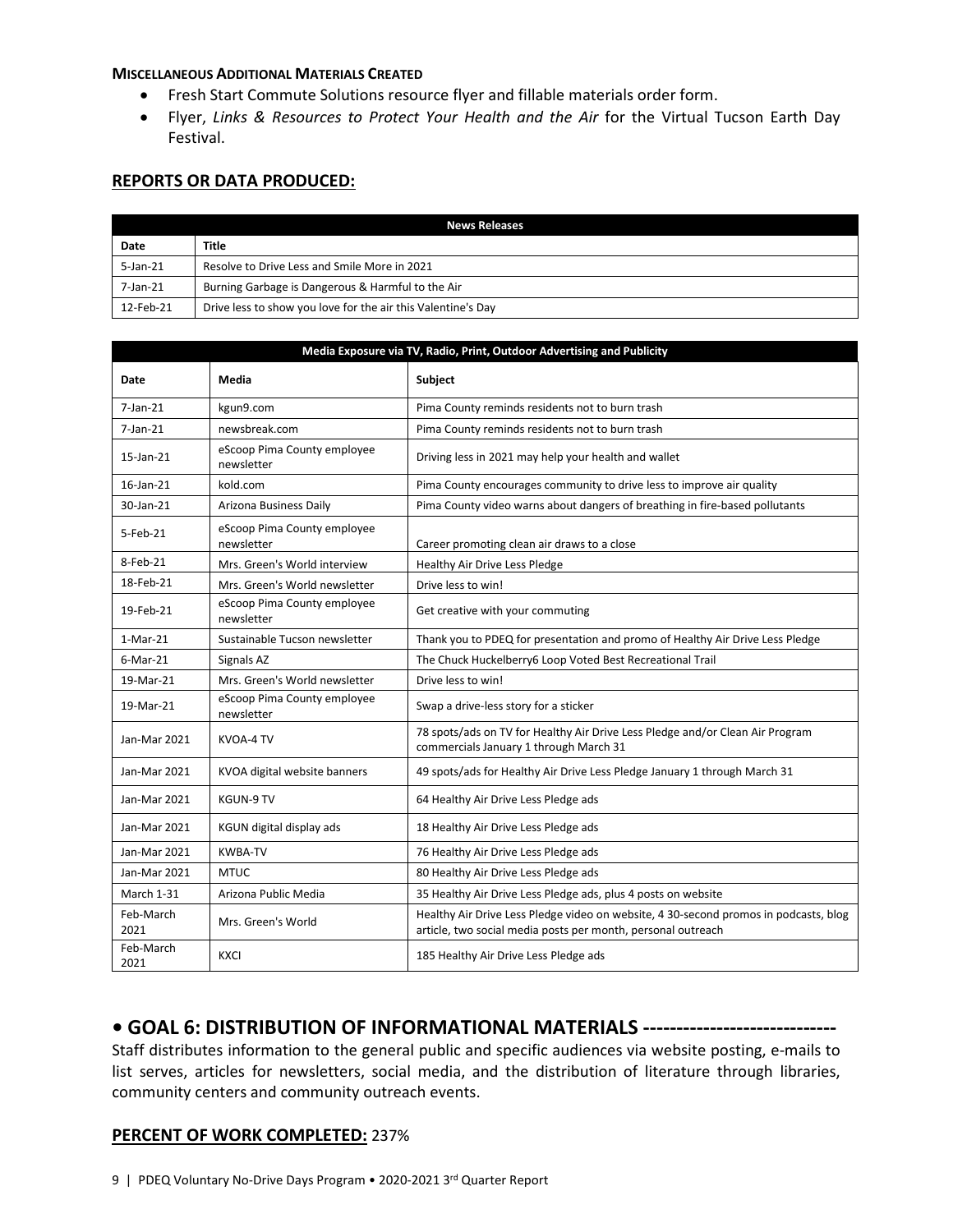### **WORK ACCOMPLISHED:**

### **PDEQ WEBSITE ARTICLES**

Staff continued to promote, update and maintain the PDEQ website, posting three new pages developed from news releases about air quality issues, and updating our #ThisIsCleanAir Challenge page. A list of the articles is provided below.

### **AIR QUALITY LIST SERVE / INDIVIDUALS REACHED VIA GOVDELIVERY**

The Air Quality list serve is housed with Pima County's GovDelivery system that reaches thousands who have signed up to receive information regarding General County News, Health and Behavioral Health and Environmental Quality. We also reach the General Media and administrators for Pima County including the Board of Supervisors using this system.

This quarter, news releases were distributed to the list serve on three occasions regarding driving less and smiling more for a New Year's resolution, burning garbage is dangerous and harmful to the air, and show love for the air by driving less on Valentine's Day.

The public can sign up to receive PDEQ news releases via our website and Pima County's GovDelivery signup system.

### **ECO KIDS CORNER WEBSITE**

Debuted in January 2012, this kid-friendly website includes educational information regarding air quality, water, soil, climate change and reducing, reusing, and recycling. Kids can interact with a guessing game, create 13 different types of nature poems, and find additional resources for local eco-related activities, as well as discover a plentitude of resources for more information and engaging websites.

### **INFORMATION FOR PIMA COUNTY EMPLOYEES**

As administrator of the Pima County Employee Travel Reduction Program (TRP) for approximately 7,000 employees, PDEQ staffshares resources and information and encourages all employees to adopt No-Drive Days practices in their work commutes by using transit, carpooling, vanpooling, biking, walking, skipping trips, and combining errands. During this quarter, staff:

- Replied to inquiries regarding the use of alternate modes of transportation;
- Distributed alternate mode news and information via an employee newsletter articles;
- Promoted the Pima Association of Governments (PAG) Sun Rideshare resources via website;
- Distributed one message to our transit list serve regarding free transit fares continuing through June 2021;
- Maintained and updated the TRP intranet webpages providing resources and information about alternative modes of transportation, the benefits they provide, tips to be COVID safe while using alternate modes, results from the annual TRP survey; consider driving less for a New Year's resolution; and being creative with drive less commuting. Staff added a new web page about telecommuting as the County employee policy became more inclusive.
- Maintained a Facebook group, *Commuter Trips and Tips* for Pima County employees, posting three messages to the group about transit detours, free transit fares and a reminder to reduce vehicle idling.

### **REPORTS OR DATA PRODUCED:**

#### **PDEQ & TRP WEBSITES**

Staff tracks website pageviews using Google Analytics. During the third quarter of FY 2020-2021:

- Pageviews on PDEQ website: 37,046
- Pageviews on TRP webpages: 478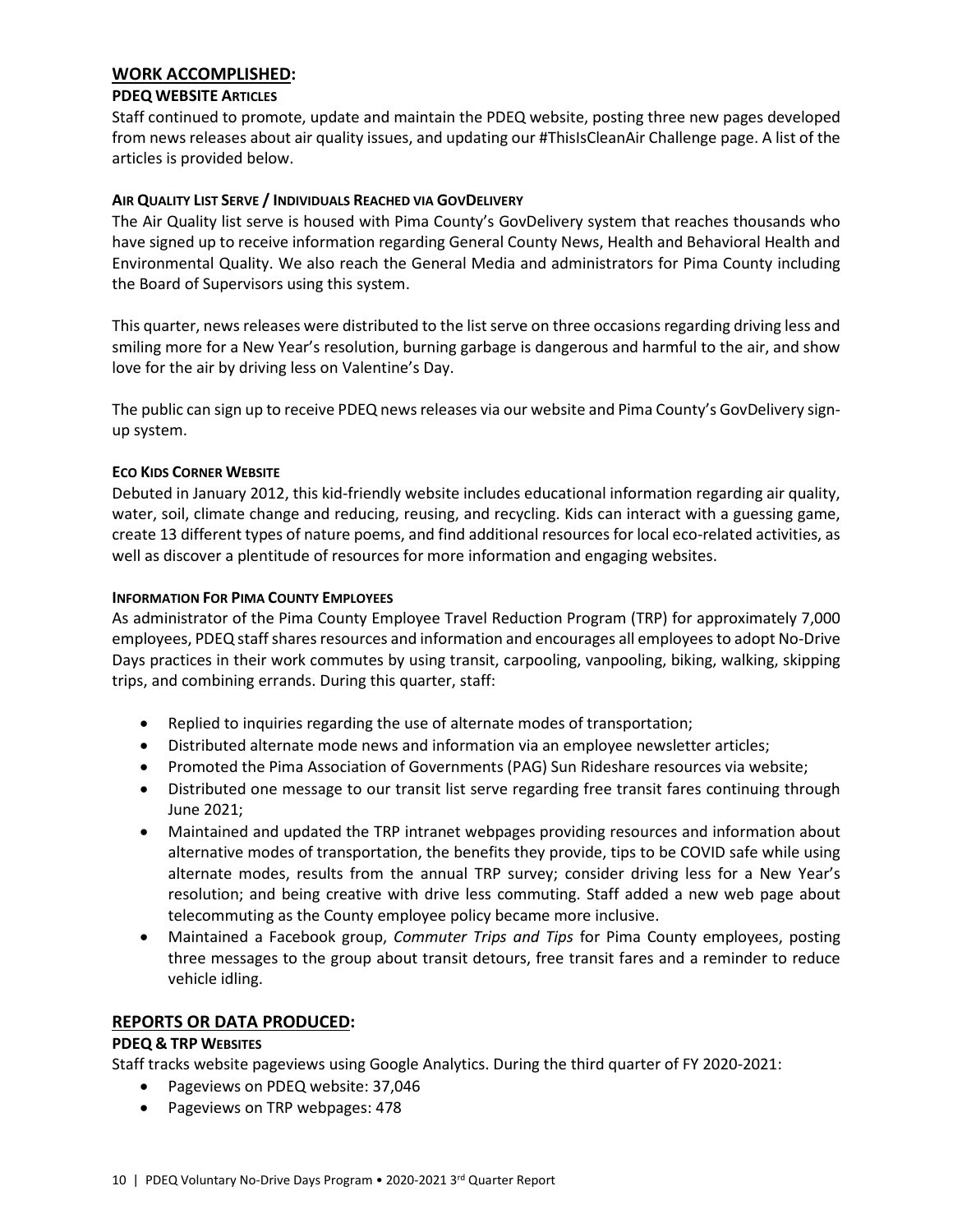

| <b>Articles on PDEQ Website</b> |                                                               |  |  |
|---------------------------------|---------------------------------------------------------------|--|--|
| Date                            | Title                                                         |  |  |
| 4-Jan-21                        | Resolve to drive less and smile more in 2021                  |  |  |
| 7-Jan-21                        | Burning garbage is dangerous and harmful to the air           |  |  |
| 12-Feb-21                       | Drive less to show your love for the air this Valentine's Day |  |  |

#### **HARD COPY MATERIALS DISTRIBUTION**

- Pieces of literature and promotional materials distributed this quarter: 522
- Items authored by PDEQ and other agencies distributed: 35
- Occasions on which materials were distributed (in addition to distribution at events): 21
- People reached via materials distribution: 387

| <b>Materials Distribution</b> |                                                         |              |                |
|-------------------------------|---------------------------------------------------------|--------------|----------------|
| Date                          | Location                                                | # Events     | # Recipients   |
| 29-Jan-21                     | Alan Ram - Landscaping Company                          | $\mathbf{1}$ | 15             |
| 29-Jan-21                     | Healthy Air Drive Less Pledge winner                    | 1            | $\mathbf{1}$   |
| 11-Feb-21                     | Pima County Assessor's Office                           | $\mathbf{1}$ | 3              |
| 24-Feb-21                     | City of Tucson Los Reales Landfill - HHW Program        | 1            | 250            |
| 24-Feb-21                     | Pima County Downtown Building Kiosks                    | 3            | 25             |
| $2-Mar-21$                    | Elaine Troy - Resident                                  | 1            | $\mathbf{1}$   |
| 15-Mar-21                     | Pima County Procurement Officers                        | 1            | 12             |
| 19-Mar-21                     | Pima County Finance, DEQ, Flood Control, Superior Court | 4            | 12             |
| 19-Mar-21                     | PDEQ staff                                              | 2            | 15             |
| 25-Mar-21                     | Desert Discovery Center                                 | 1            | $\overline{7}$ |
| 26-Mar-21                     | <b>Tucson Estates II</b>                                | 1            | 3              |
| 28-Mar-21                     | Byrd Baylor - Artist, resident                          | 1            | 12             |
| 28-Mar-21                     | Pima County Natural Resources, Parks & Recreation       | 1            | 25             |
| 29-Mar-21                     | Nick Bisley - TRP Fresh Start                           | 1            | 5              |
| 29-Mar-21                     | Ed Mejia - TRP Fresh Start, DSD                         | $\mathbf{1}$ | $\mathbf{1}$   |
|                               |                                                         | 21           | 387            |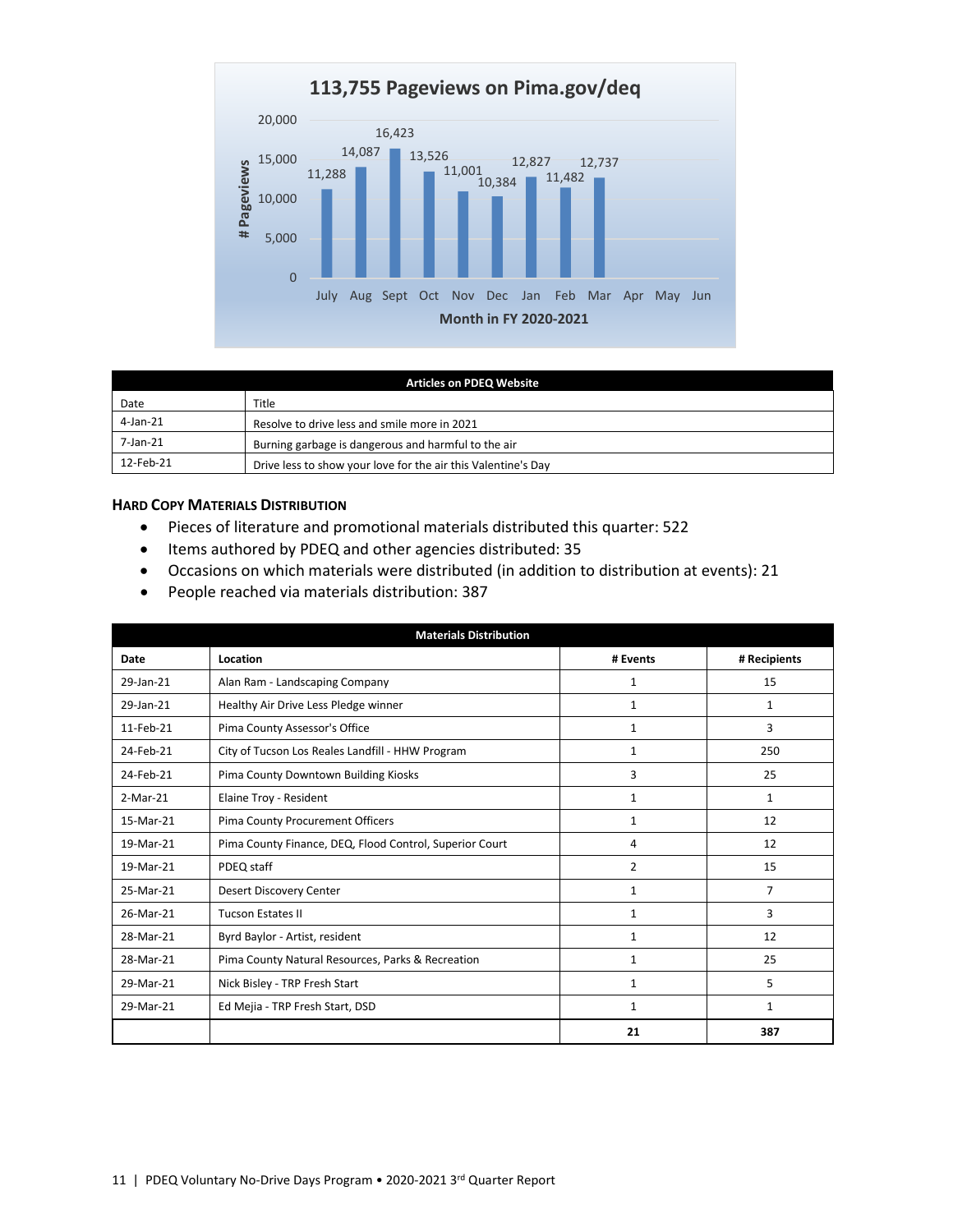#### 12 | PDEQ Voluntary No-Drive Days Program • 2020-2021 3rd Quarter Report

#### **• GOAL 7: USE OF SOCIAL MEDIA PLATFORMS ------------------------------------**

VNDD/Clean Air Program staff posts photos and verbiage on Twitter and Facebook and works with the Pima County Communications Office to expand our presence on social media outlets, including YouTube videos and Instagram posts. Social media enables us to reach inter-generational audiences regarding No-Drive Days messaging.

### **PERCENT OF WORK COMPLETED:** 170%

### **WORK ACCOMPLISHED:**

#### **TWITTER**

PDEQ's first tweet on Twitter.com was on July 21, 2015. This quarter, staff tweeted 10 posts about air. Message subjects included:

- Weather and air quality
- Drive-less pledge
- Fire smoke
- New Year's resolution to keep air healthy
- The Loop, car-free pathway
- Particulates on New Year's Eve

### **FACEBOOK**

• **PDEQ Facebook**

- ADEQ Air Quality Forecast
- Love the air on Valentine's Day
- Green bars on ADEQ Air Quality Forecast
- Idle less during full-time in-person school
- Staff created nine posts related to air quality on PDEQ's Facebook account this quarter. Topics were the same as those Tweeted about in Twitter listed above.

### • **Travel Reduction Program Group**

In May 2017, staff established a Facebook group for Pima County employees, *Commute Trips and Tips,* as a way to reach employees regarding driving less and using alternate modes of transportation for work commutes. There are currently 37 members in this group. This quarter, staff posted three messages regarding:

o Transit detours

o Free transit fares continue

o Idle less during full-time in-person school

### **YOUTUBE**

Between 2015 and 2020, and with the help of Pima County Communications Office, VNDD staff posted eight YouTube videos related to air pollution and actions people can take for healthier air. We discussed translating our Love the Air video into Spanish for a YouTube post as well as paid advertising.

### **REPORTS OR DATA PRODUCED:**

#### **AIR QUALITY RELATED MESSAGING ON SOCIAL MEDIA**

| Air Quality Related Messaging on Social Media Third Quarter FY 2020-2021 |               |                    |                  |  |
|--------------------------------------------------------------------------|---------------|--------------------|------------------|--|
|                                                                          | <b>Tweets</b> | <b>Impressions</b> | <b>Followers</b> |  |
| Tweets by VNDD                                                           | 10            | 9.344              | 1,200            |  |
| Facebook posts by VNDD                                                   | a             | 2,047              | 621              |  |
| <b>TOTAL</b>                                                             | 19            | 11,391             | 1,821            |  |

### **YOUTUBE VIDEO VIEWS**

Views to-date are listed below and are cumulative from original upload date.

- *Idle Less*
	- o 15-second version (uploaded May 2018): 53 views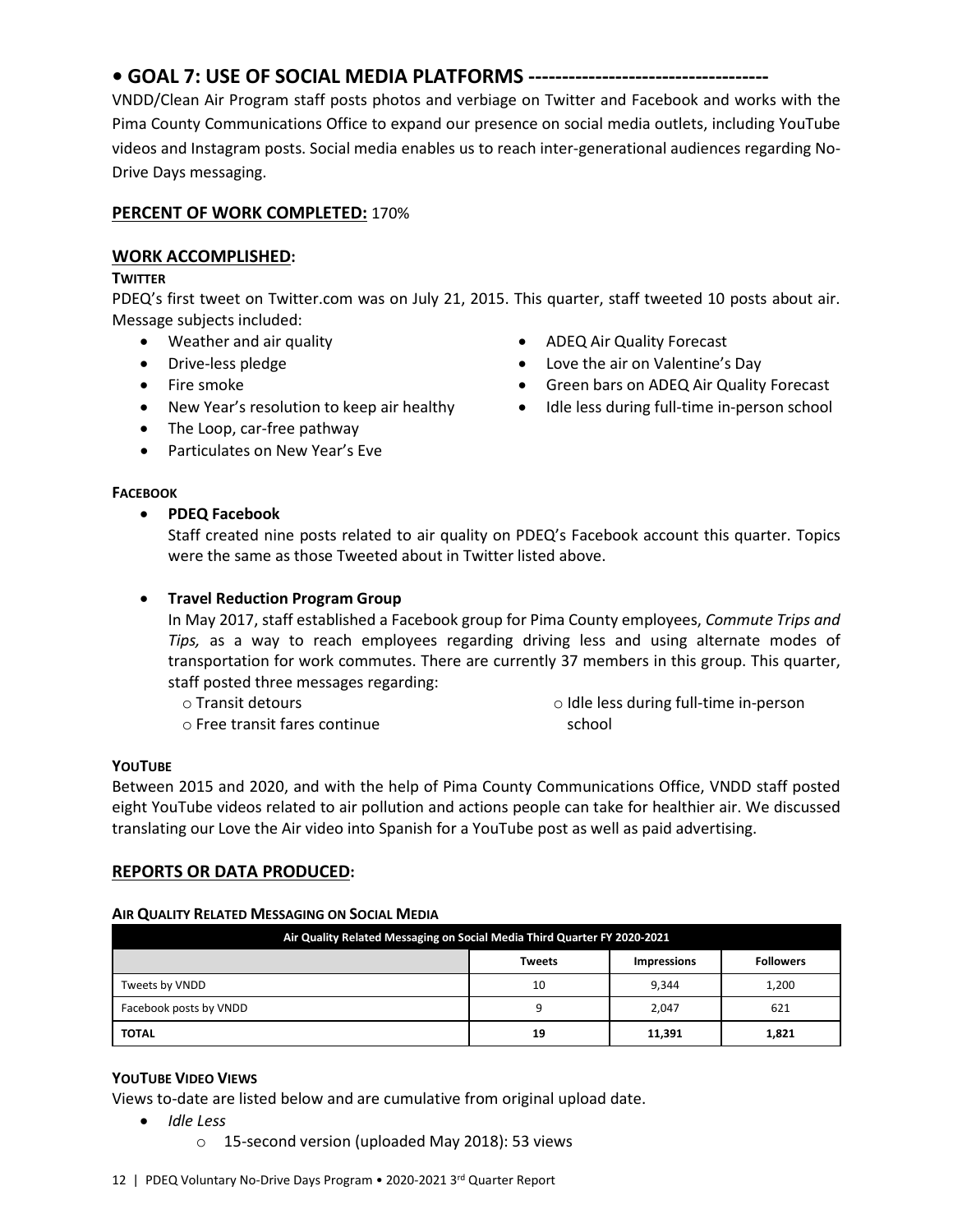- o 40-second version (uploaded April 2018): 287 views
- *Help keep particles out of the air this New Year's* 
	- o English version (uploaded September 2017): 63 views
	- o Spanish version (uploaded September 2017): 62 views
- *Love the Ai*r (uploaded April 2015): 796 views
	- o *Love the Air* also plays in a video loop on at least one monitor located in a downtown county-owned building for people to view while they are waiting in the lobby.
- *Idle Less at Schools*
	- o Draft version (uploaded in April): 200+ views
	- o Final version (updated May 2019): 100 views
- *Healthy Air Is In Our Hands* (uploaded September 2020): 20 views
	- o 90-second presentation for teachers, students and families to learn about PDEQ resources regarding air quality and ideas about what we can do to protect ourselves and reduce air pollution.

# **• GOAL 8: HEALTHY AIR IS IN OUR HANDS DRIVE-LESS PLEDGE ------------------------**

This on-going program encourages the public to take the *Drive-Less Pledge* and commit to reducing miles traveled by motor vehicles.

## **PERCENT OF WORK COMPLETED:** 75%

### **WORK ACCOMPLISHED:**

Drive-Less Pledge cards are distributed at outreach events when possible and an online form is available on PDEQ's website inviting Pima County residents to commit to specific drive-less actions.

The pledge was promoted through social media posts and advertising was purchased for television and radio exposure on KVOA, KGUN, KWBA, MTUC, Arizona Public Media, KXCI and Mrs. Green's World.

Data is collected and analyzed to track the number of participants, pledged miles not driven, and associated emission reductions. One lucky participant wins a prize via a random drawing each quarter.

In February, staff worked with IT to edit the online pledge form to include telework as an option for participants' mode of driving less. Telecommuting has become a more popular avenue to reduce miles driven and this edit provides opportunity to capture that data.

### **REPORTS OR DATA PRODUCED:**

**HEALTHY AIR IS IN OUR HANDS DRIVE-LESS PLEDGE QUARTERLY OUTCOMES:**

- People pledged to drive less this quarter: 568
- Miles contest participants pledged to not drive during this quarter: 214,500
- Pounds of air pollution and greenhouse gases reduced this quarter: 183,333

# **• GOAL 9: COMMUNITY OUTREACH BOOTHS -----------------------------------------------**

Staff provides visually stimulating, interactive displays to entice interest and engage audiences, providing information on ozone and actions that prevent air pollution, including No-Drive Days.

### **PERCENT OF WORK COMPLETED:** 22%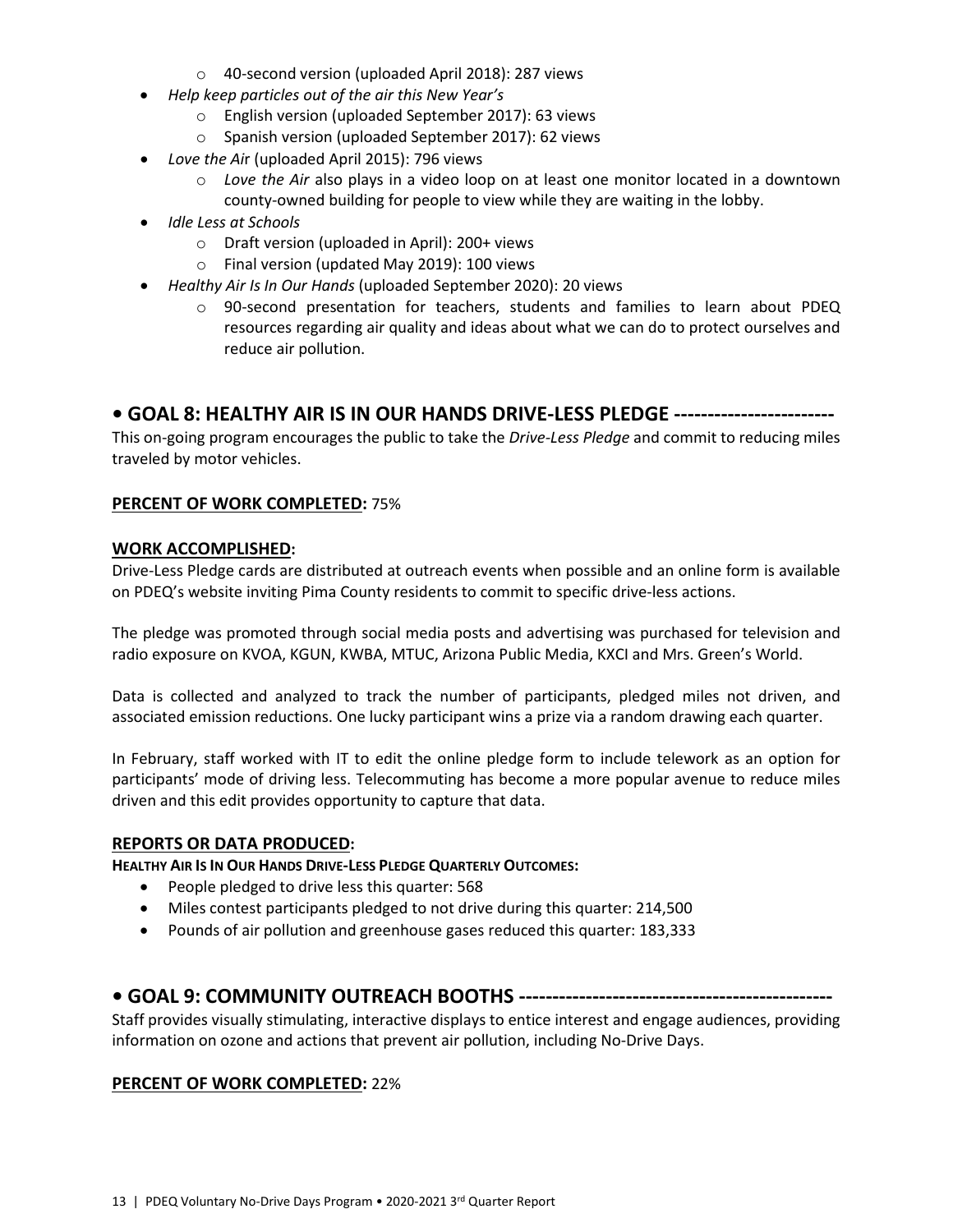### **WORK ACCOMPLISHED:**

Due to COVID-19 precautions, there were no opportunities to table at community events this quarter. Cyclovia was cancelled, the Tucson Earth Day Festival stayed virtual with online resources, and no additional events were planned.

## **GOAL 10: PROGRAM EVALUATION -------------------------------------------------------------**

The Voluntary No-Drive Days/Clean Air Program is evaluated in the spring annually as well as throughout the year, as is possible, to assess effectiveness of the outreach services the program provides.

### **PERCENT OF WORK COMPLETED:** 25%

### **WORK ACCOMPLISHED:**

**TRAVEL REDUCTION PROGRAM SURVEYS DISTRIBUTED**

• **Survey Monkey Evaluations**

Staff has, in the past, distributed follow-up surveys to attendees of New Employee Orientations throughout the year. Due to COVID-19 restrictions, staff was not able to provide TRP presentations this quarter, thus, no surveys were distributed.

Our TRP presentation is currently being re-formatted for the new employee on-boarding training program. Once that is complete, we will ask Human Resources for a list of employees to send presentation evaluations each month.

#### **ANNUAL EVALUATION OF THE VNDD CLEAN AIR PROGRAM**

PDEQ contracts with an independent survey service to provide the annual evaluation of our outreach and education program. Staff met virtually with the FMR Associates, Inc. team to discuss and slightly edit the questionnaire. The randomized telephonic and on-line survey is scheduled to begin mid-May. Results of the survey will be available in June.

# **GOAL 11: RESEARCH EMISSIONS REDUCTIONS METHODOLOGIES ---------------------**

Staff is available to participate in conference calls or meetings with ADEQ and TRP agencies to discuss methodologies that calculate emission reductions and benefits that result from VNDD activities.

### **PERCENT OF WORK COMPLETED:** 75%

### **WORK ACCOMPLISHED:**

Staff remained available to discuss potential methods for emissions calculations. Although no such meetings were scheduled, staff attended webinars in attempt to learn about programs or methods other agencies employ to enhance alternate mode use and reduce vehicle emissions.

- **February 4:** Association for Commuter Transportation (ACT) Looking Ahead: A Roadmap for Healthy Air & Equitable Climate Action for the Biden Administration
- **February 25:** ACT Future of Corporate Campus Transportation: Returning Back to Work After the Pandemic
- **March 3:** City of Tucson Department of Transportation and Mobility Tucson Transportation Talks Summit
- **March 11:** ACT Making the Connection: Partnering with Your Transit System
- **March 22:** Maricopa County Air Quality Department Clean Air Make More Education Resources